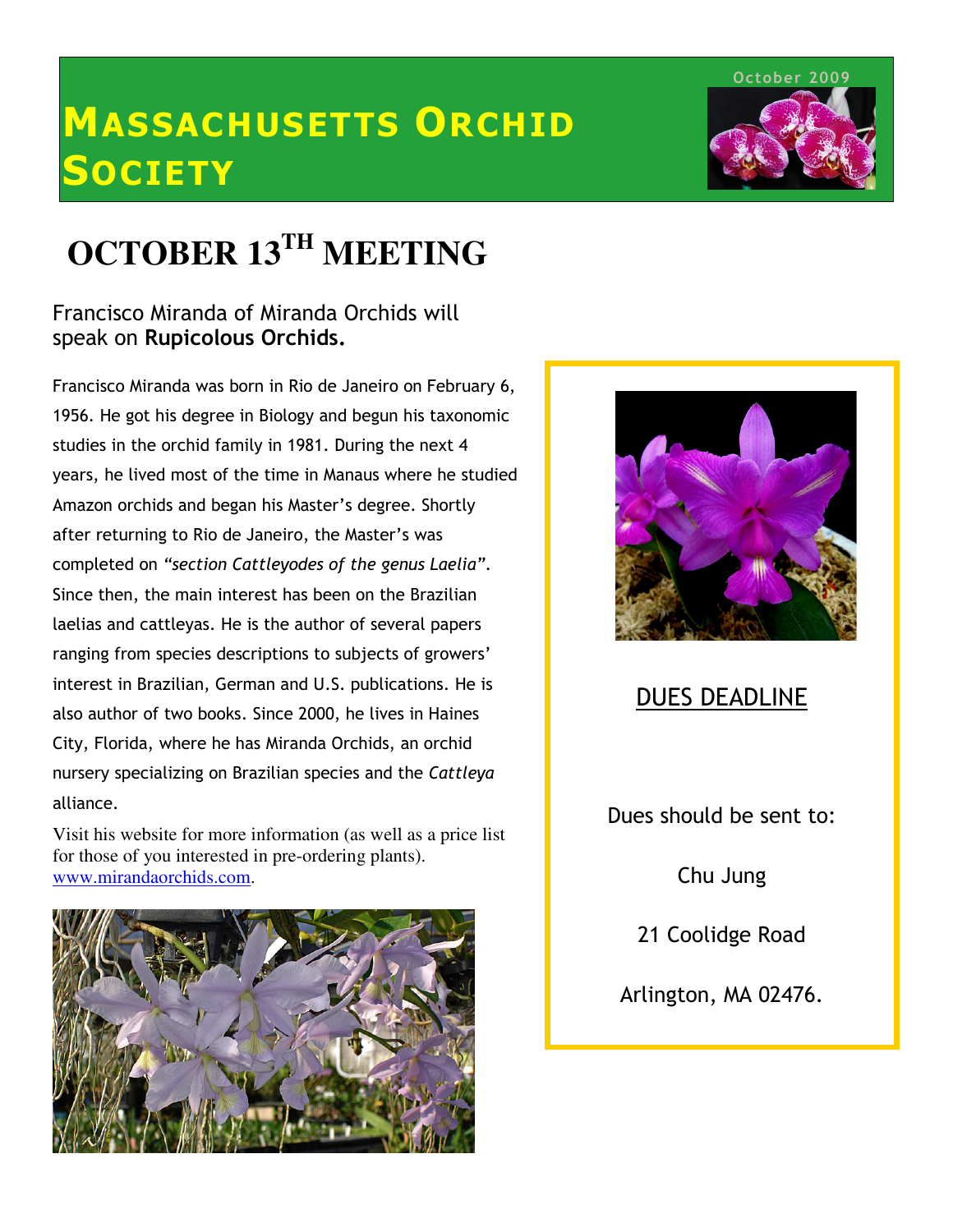# **SAVE THE DATES!!!**

# Bewitched, Bothered & Bewildered

Massachusetts Orchid Society Annual Show and Sale

Oct. 30th (1-5pm) & Oct. 31st - Nov. 1st (10am-5pm), 2009 **Tower Hill Botanic Garden** 

### MOSOrchidShow@comcast.net

This web site is loaded with information about the show. Please follow the link to get all the latest...and make plans to attend.

# "Blooming and Beautiful Orchids Needed for the MOS Annual Show Display"

 The Annual Show staff is looking for flowering orchids of any size, color, species… to be part of the MOS display between Thursday, October 29 (set-up) and Sunday, November 1. Interested? Please do the following:

1. Contact Susan Flier at 617-731-6145 or sfflier@comcast.net with details.

 2. Orchids should be labeled, and owner's name must appear on the pot for easy return.

3. Pre-register plants to be judged.

4. Transportation details to be worked out.

So please share your beautiful plants and be part of the show. Contact me soon!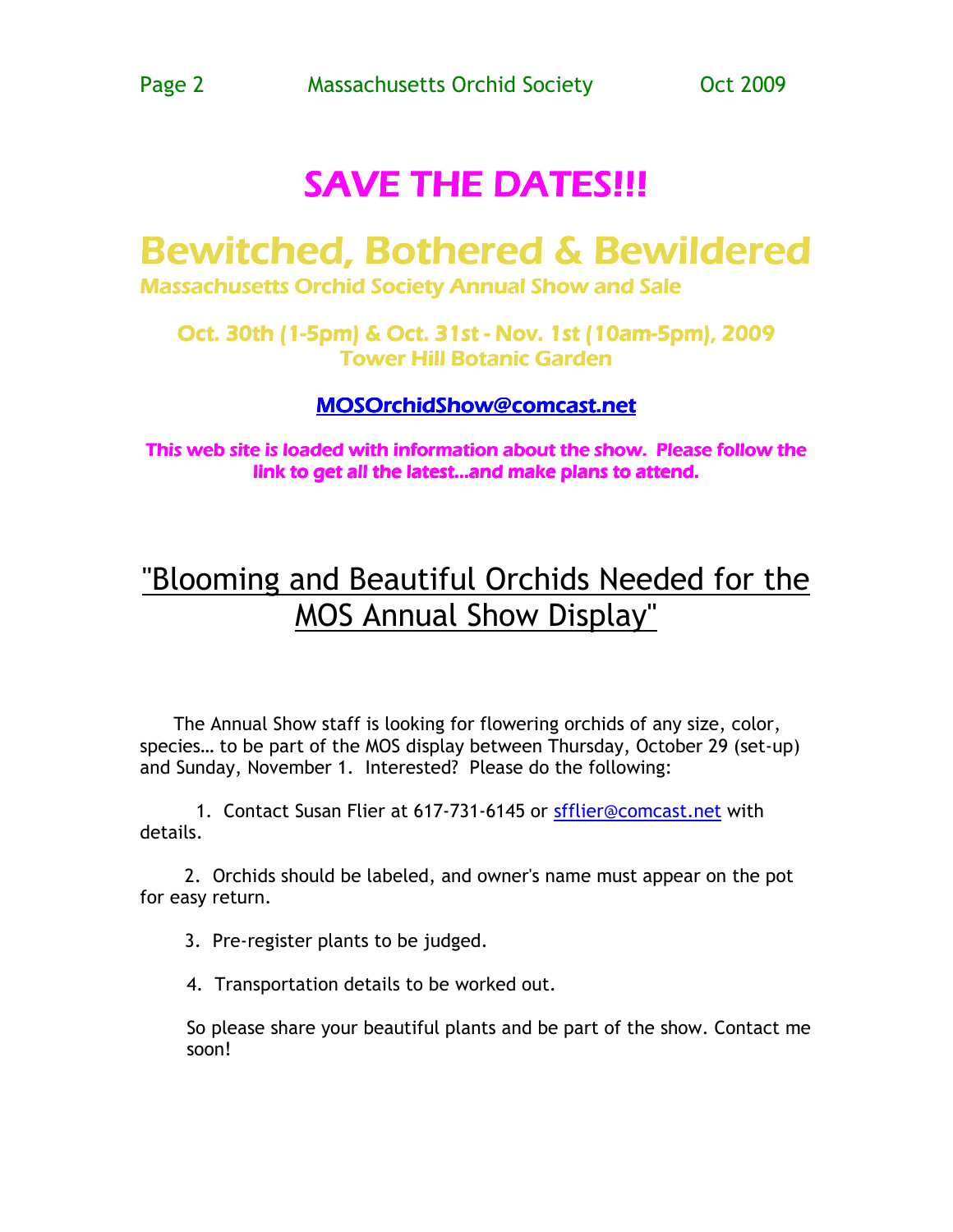

Have you ever wondered how all this work gets done? The answer is our terrific team of volunteers! People are still needed in the following areas:

Presentation Coordinator – to organize speaker presentations during the show. If you would like to present or if you have suggestions please contact Sasha at sasha@massorchid.org.

### Hospitality:

Do you enjoy talking to people about Orchids? Are you planning to attend our annual show at Tower Hill? If so, please consider giving two hours of your time to help staff the Hospitality Table. This is a great opportunity to help out the Society. You can volunteer with a partner  $-$  or meet someone new. A sign-up sheet will be at the meeting, or contact Lynn Hennessey at 781-235-1489.

If you can stay for an entire day, 2 coordinators for the hospitality table and volunteers are needed. Please call Lynn if you can help out.

### Trophies:

Each year, MOS presents several trophies at its annual show. Some of the trophies are paid for by endowments (e.g. the Cynthia Guy Memorial Trophy), but most of them are purchased by MOS without any offsetting income. You can help MOS defray this expense by sponsoring a trophy either annually or for a longer period (e.g. 10 years). Annual sponsorship is \$50 and all money paid to sponsor a trophy is tax deductible. If you have questions or would like to sponsor a trophy, please contact us.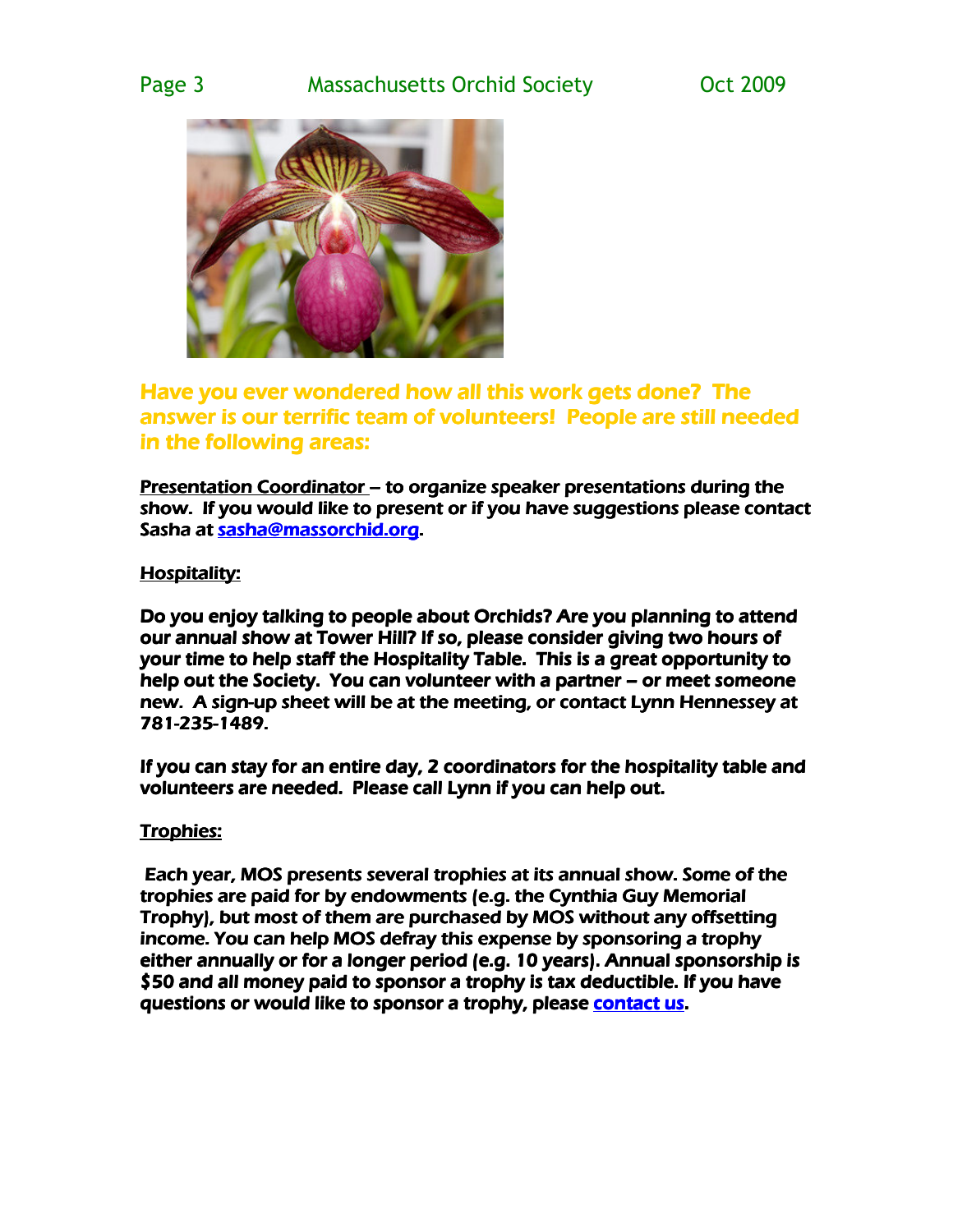## MOS AUCTION A BIG SUCCESS. THANK YOU!

Hi. I'd like to thank everyone who came to the auction, donated plants, bought plants and clerked, auctioned and otherwise helped with the auction. We did better this year than last. Plants sold for a little less but we sold a lot more!

A special thanks to Sasha and Justin for the fantastic visual aids, Sheila and Susan for clerking, Larry for spotting, Steve Kirincich, Chester Conrad, Bob Richter and Dee Ramee for auctioning, and to all who came and bought plants!

Thanks again to everyone for helping with the success of our auction! If you made a donation and need a letter, please let me know.

Brian Leib bleibume@gmail.com



### Do You Need A Consultation?

*The Orchid Doctor Is In!*

The Orchid Doctor is available before each monthly meeting to help diagnose ailing orchids and to offer treatment suggestions. Come at 7:00PM to get your checkup.

- Does it need repotting?
- What's this on the leaf?
- Why won't this bloom?

Bring the plant in. If it's a question of a possible insect or disease issue, the plants should be transported in a sealed plastic bag.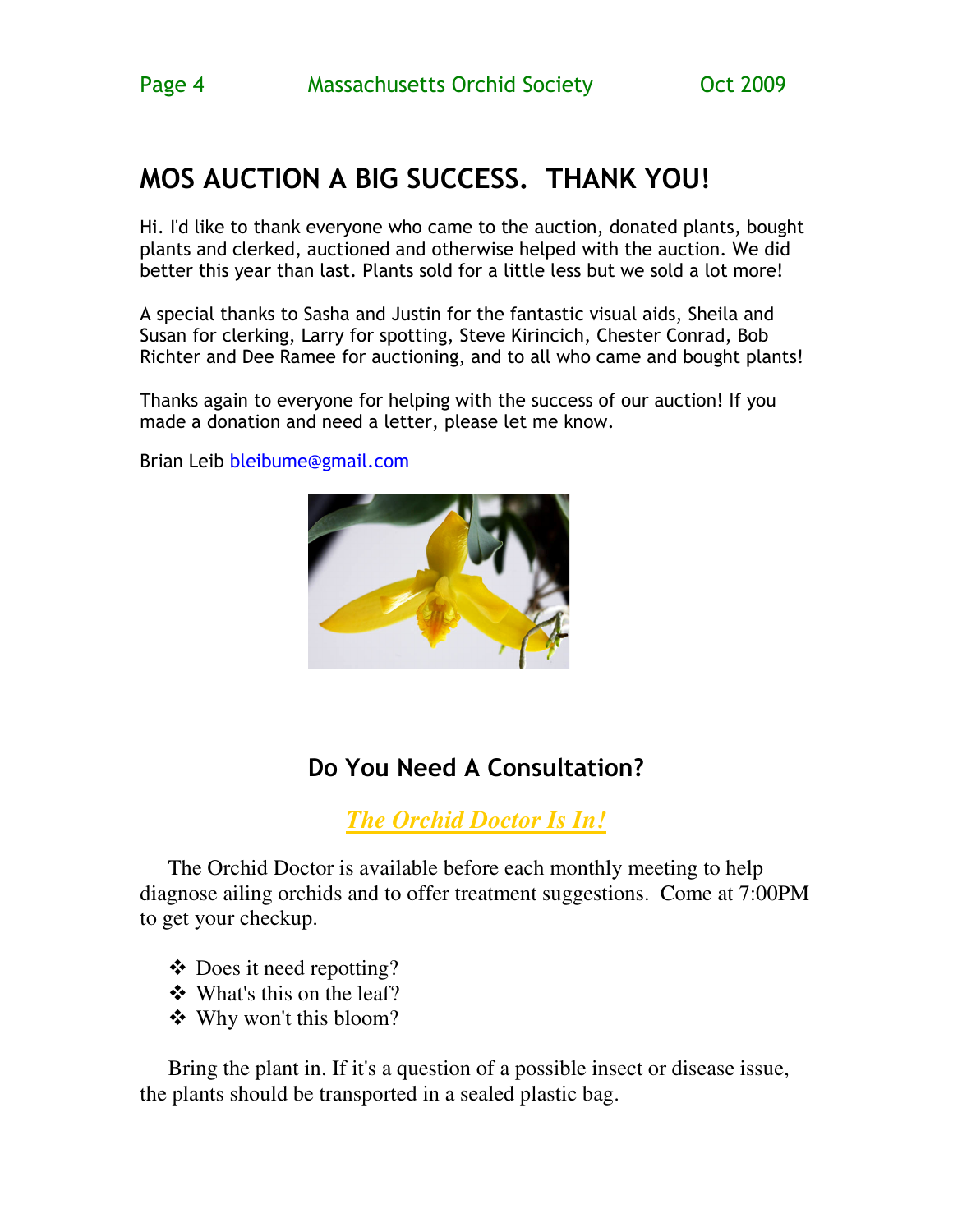## **The Fall Season**

Like spring, fall is an important transitional season and orchid growers should be making preparations for the coming winter. As days get shorter and cooler, orchid growth will slow and in some cases, cease altogether. Unless a plant is in a crisis situation, put off any repotting until the lengthening days of spring. For many orchids, it is this change of seasonal conditions that begins flower initiation. As we move into November, be on the lookout for developing inflorescences on Phalaenopsis, Cymbidium and certain hybrids and species in other genera, and begin staking when spikes reach 6-8 inches.

If you have been summering some or all of your orchids outside, now is a good time to get your indoor growing area cleaned up and ready to welcome the returning orchids. Whether it is windowsill carts, a basement light setup or greenhouse, use diluted chlorine bleach (1:10) or Physan to clean off any accumulated algae. It is easier to make repairs when there are no plants, so make sure that your growing area is in top condition for the trying conditions of winter. Make sure that heaters are working and that you have plenty of fuel. If you use backup devices or alarms, test them too. Be sure to check plants thoroughly for pests before returning them to the close quarters of your indoor growing area or greenhouse.

For more detailed seasonal culture information on specific genera see Tom Mirenda's excellent monthly "Orchid Checklist" in **Orchids** magazine.



Although it blooms reliably for us at Christmas, Cattleya percivaliana can bloom anytime from October into January. It blooms at the early end of that range in its habitat in the Venezuelan Andes. Shown here is the albescent color form, ' Sonia de Urbano'.

Reprinted courtesy of AOS